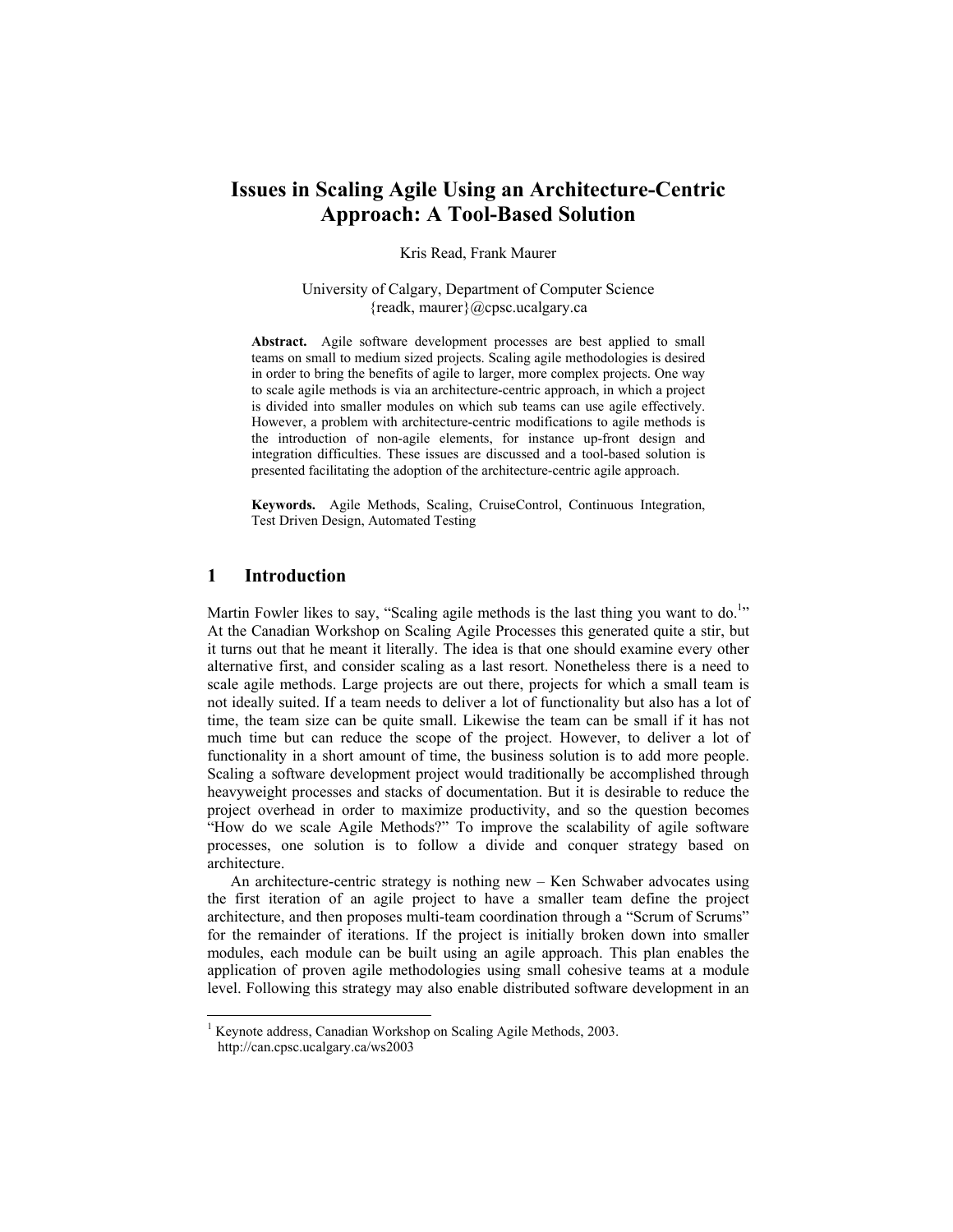agile way. Agile depends upon co-located teams for close communication, but if a project were properly divided each sub-team could independently follow an agile process. In addition, if organizations are interested in exploiting the commonalities between its products or systems, an architecture-centric strategy may improve code reuse through the definition of modules. However, there is in fact an intrinsic contradiction between agile software development and the practice of separating a project into modules. By adopting such a strategy, will our process remain agile? Common sense says that there will be several incompatibilities between agile processes and the architecture-centric approach. These incompatibilities include upfront design, team inter-communication and module integration. This paper proposes that these problems of architecture-centric agile software development can be overcome through innovative tool support.

### **2 Concept**

We sometimes assume that a comprehensive document is necessary for architecturecentric development, or that every team needs to know precisely how their product depends upon products developed elsewhere in order to construct it. This approach, however, is the antithesis of the maxim "Responding to Change over Following a Plan" stated in the Agile Manifesto<sup>[2](#page-1-0)</sup>. Up-front planning can still be done in an agile way, so long as we stay focused on doing only what is required. In fact, agile projects normally have some overhead when user stories are gathered and prioritized, development tools chosen, environments configured, and so forth. Defining the system architecture can be included as one of the aforementioned startup costs, if the architecture is defined in a quick, lightweight manner that is flexible to change. The best way to assist agile developers with quickly generating such a definition is to provide a simple tool that they themselves can understand and work with.

 In an ideal world, modules would work flawlessly with one another, and there would be no integration problems. Anyone who has tried integration knows that this is rarely the case. The interfaces between modules are problematic; even if these interfaces are well documented, it is possible that over time requirements changes or lack of communication between parties will result in incompatibilities. Without knowledge of exactly how outputs are going to be used, there is no guarantee that developers will be able to deliver them as expected. To address this issue, one can apply the same concept of continuous integration already utilized by agile teams.

"An important part of any software development process is getting reliable builds of the software. Despite it's importance, we are often surprised when this isn't done. We stress a fully automated and reproducible build, including testing, that runs many times a day. This allows each developer to integrate daily thus reducing integration problems." *[3](#page-1-1)*

In an architecture-centric agile environment, it is not enough to simply perform an automated build and test whenever there is a change to the system. Because each module is assuming that its fellow modules will be constructed according to the

 $\overline{\phantom{a}}$ 

<span id="page-1-0"></span><sup>2</sup> Agile Alliance, Manifesto Website

http://www.agilemanifesto.org

<span id="page-1-1"></span><sup>3</sup> *[http://cruisecontrol.sourceforge.net](http://cruisecontrol.sourceforge.net/)*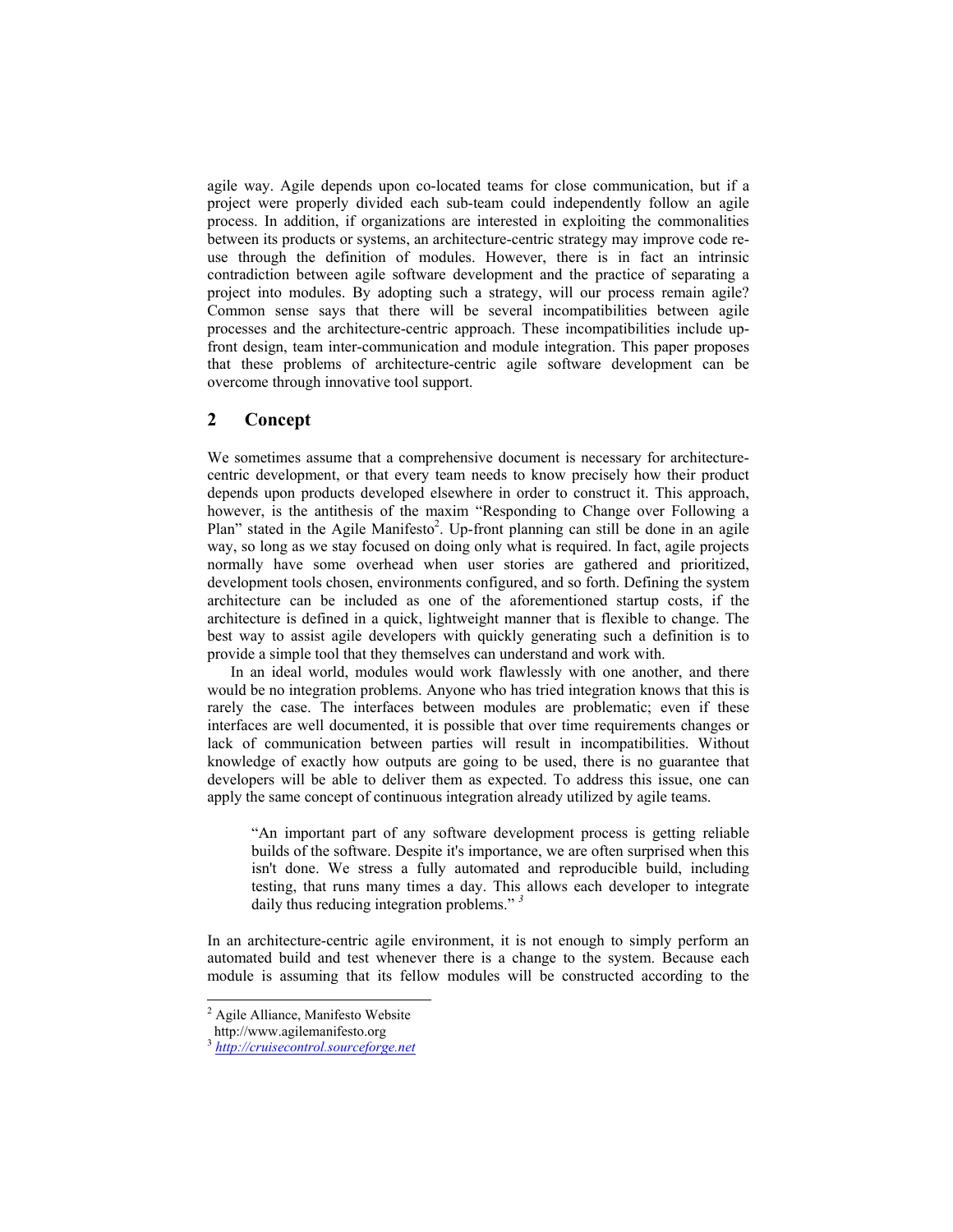architecture, tests based on the same (possibly incorrect) assumptions do not indicate the health of the system. When Jack is developing a module, it does the project little good if Jack also writes tests for his interface. Jack may be very well aware of what functionality he is providing, but likely has no knowledge of the functionality that other modules are expecting him to provide. It is thus very probable that Jill's module, which uses the module written by Jack, will have some specific need Jack knows nothing about. Conventional continuous integration should still be done for each module, but there must also be a higher level of continuous integration to ensure compatibility between modules even before they are implemented. It is therefore desirable to extend the concept of continuous integration such that some kind of quality assurance and verification of the interfaces is performed automatically with each build. The key to this continuous integration at the module level is getting the tests right.

 The most effective arrangement would be for Jill to act as a customer for Jack at the module level. Jill will write tests for the functionality that she expects from Jack, and for her to do this *before* Jack writes his actual code. Jill doesn't need to test Jack's entire interface, just the features that she herself will be using. Thinking of testing before doing the development is not exclusive to agile; the "V-model" adaptation of waterfall<sup>[4](#page-2-0)</sup> is one of the simplest examples of this, when you plan ahead to use your design documents and specification documents to verify your product. Agile processes can replace the "V-model" comparison of functional specifications to code with automated unit tests; this new concept can replace comparing an architecture specification to developed interfaces. The idea of API consumers writing tests is  $s$ imilar to that already discussed by Newkirk<sup>[5](#page-2-1)</sup> for doing test first design of third party software. Newkirk asserts that in addition to writing tests before writing code, you should write tests before *using* code written by others. However in this case, the third party software itself may not have been written yet. You are tailoring the tests as much to your own requirements as to the functionality that will finally be provided.

 This extension of "test first" design could have quite a few benefits. Any problems in the existing architecture would be uncovered early on in the iteration by test authors. Incompatible tests or conflicting tests will reveal problems in the architecture before more effort is wasted. Following this plan would enable an evolution of the system architecture; just as doing test first design for regular code helps you think and plan ahead better, so will doing test first design for module interfaces let you look ahead and construct your architecture. This evolution of the architecture should also involve actual customer representatives, who can make decisions about the entire deliverable system if conflicts or questions of priority arise. If a change in requirements influences the system architecture, new tests that verify the new functionality or structure can be added. The continuous integration software can facilitate this by notifying affected teams when changes are made. Changing the architecture drastically is potentially a source of difficulty, but to address this we can recall how refactoring handles changes to code. Changing a small amount of code can sometimes have sweeping effects, but now and again we need to evaluate the costbenefit tradeoff and make a decision. If our general strategy is to make changes little by little, and keep the architecture healthy, then flexibility is not necessarily lost. Teams will not only have access to the architecture definition describing the modules,

 $\overline{\phantom{a}}$ 

<span id="page-2-0"></span><sup>4</sup> Daich, G: Software Test Technologies Report. 1994

<span id="page-2-1"></span><sup>&</sup>lt;sup>5</sup> Newkirk, J.: A Light in a Dark Place: Test-driven Development of 3rd Party Packages. 2002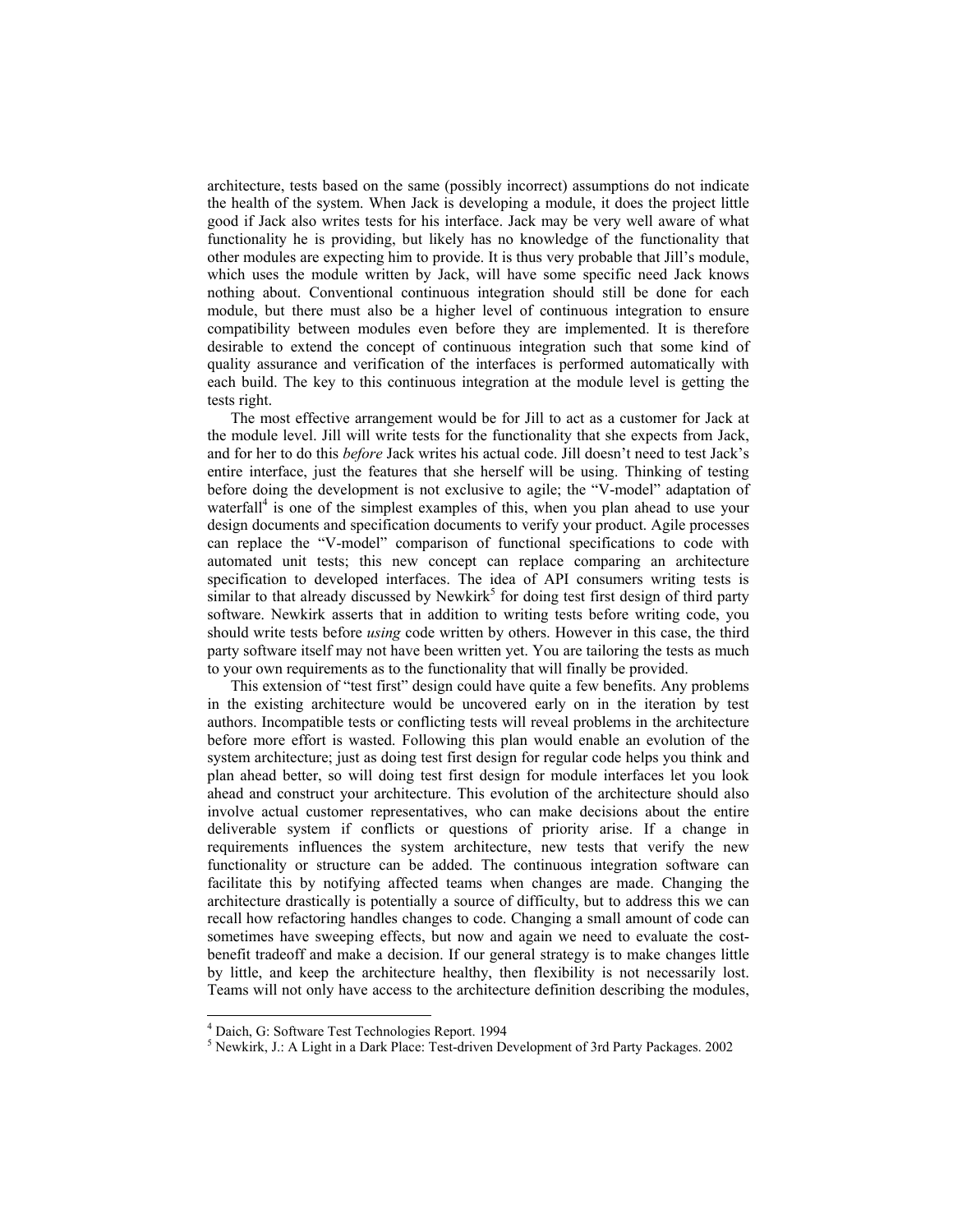but also to a set of tests representing the functionality that they need to implement; they can use these tests both as a knowledge sharing mechanism and as a contract between modules. Jack knows he is finished when all of Jill's tests pass. Likewise, Jill knows Jack's code will integrate with her own when the tests she provided are successfully run by Jack. In essence, the author of a test becomes a customer for the module developer. A hierarchy of customers is formed, with one or more actual onsite customers at the top. The real customers speak with some of the teams, who then define user stories and tests related to the child components. At each level the developers have their own product backlog of user stories defined by the customers with whom they interact. These user stories are complimented by the automated tests.



**Fig. 1.** Each team will do test first design for the portions of other modules' interfaces that they use. In this example, two modules depend on Interface B and one depends on Interface A. This means that three test suites will be written before development

In summary, architecture-centric software development can be combined with agile software development processes while retaining the spirit of agile by following these guidelines:

- 1. Design the module architecture in a quick and lightweight way
- 2. Provide the architecture in a format that is flexible to change
- 3. Require test first design at the interface level
- 4. Tests are written by module users not module providers
- 5. Test authors act as customers for dependant modules (in addition to real on-site customers)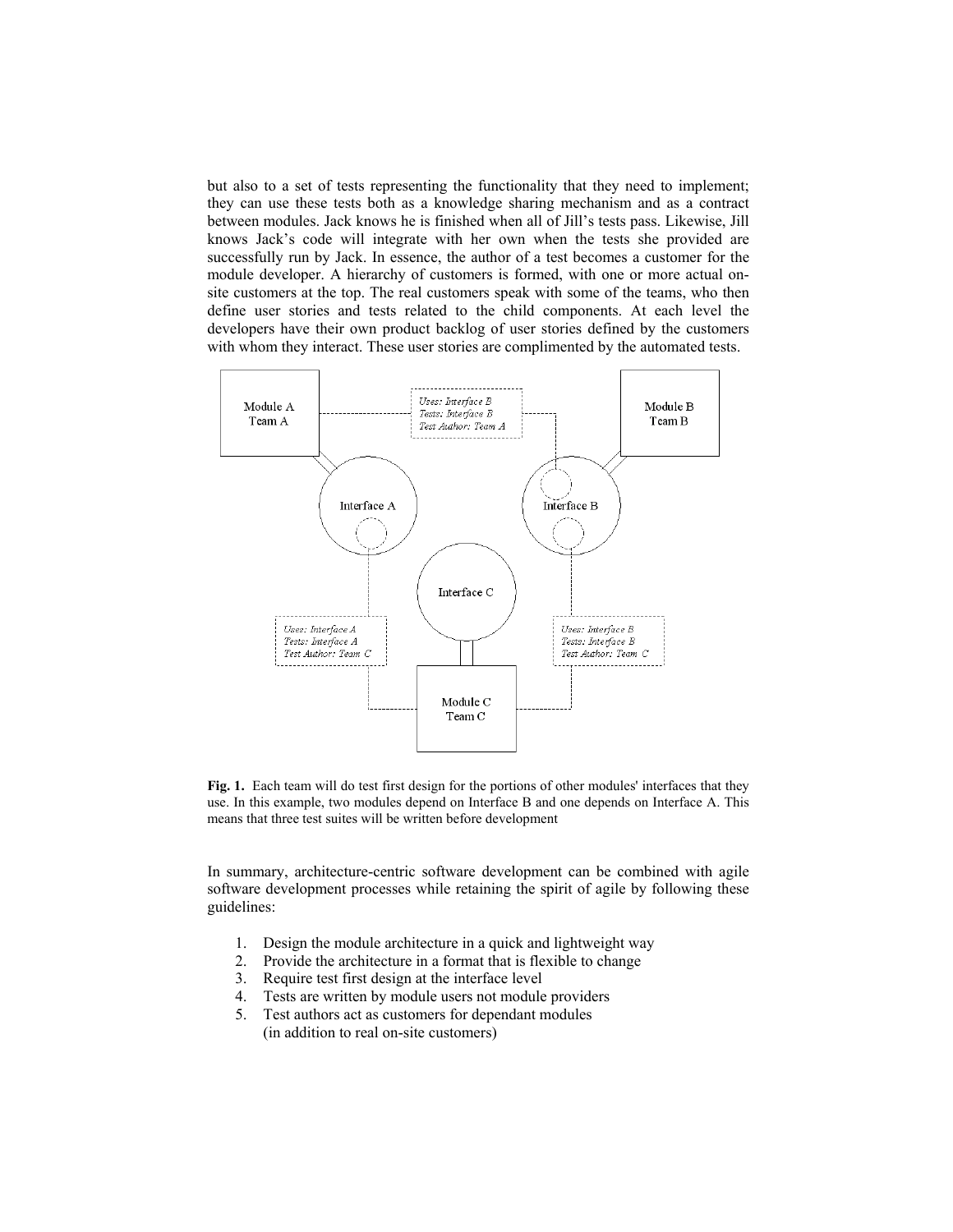- 6. Module teams define their own product backlog of user stories
- 7. Do continuous integration of the module based system

# **3 The Tool: COACH-IT**

At the University of Calgary work is being done on a lightweight architecture planning and continuous integration tool for agile processes. **COACH-IT**, the **C**omponent **O**riented **A**gile **C**ollaborative **H**andler of **I**ntegration and **T**esting, is an effort to develop tool support for scaling agile practices using an architecture-centric approach. The sequence executed by COACH-IT is as follows:

- 1. Users define an architecture using the COACH-IT input web application
- 2. Multiple repositories are monitored for code changes in each module
- 3. When a change is detected the module and related modules are downloaded
- 4. The modules are deployed and tests are run to ensure interface compatibility
- 5. Teams are notified directly of any problems via electronic mail
- 6. The "health" of the system is available to the teams via a web page

COACH-IT combines and extends existing continuous integration technologies in order to provide an end-to-end solution for module definition and testing. The following diagram shows the interaction of COACH-IT technologies:



Fig. 2. Above is a conceptual drawing of how COACH-IT works. The tool has three main functions: Architecture Definition, Continuous Integration and Developer Feedback. Note: superscript references in Section 3 refer to entities in Fig. 2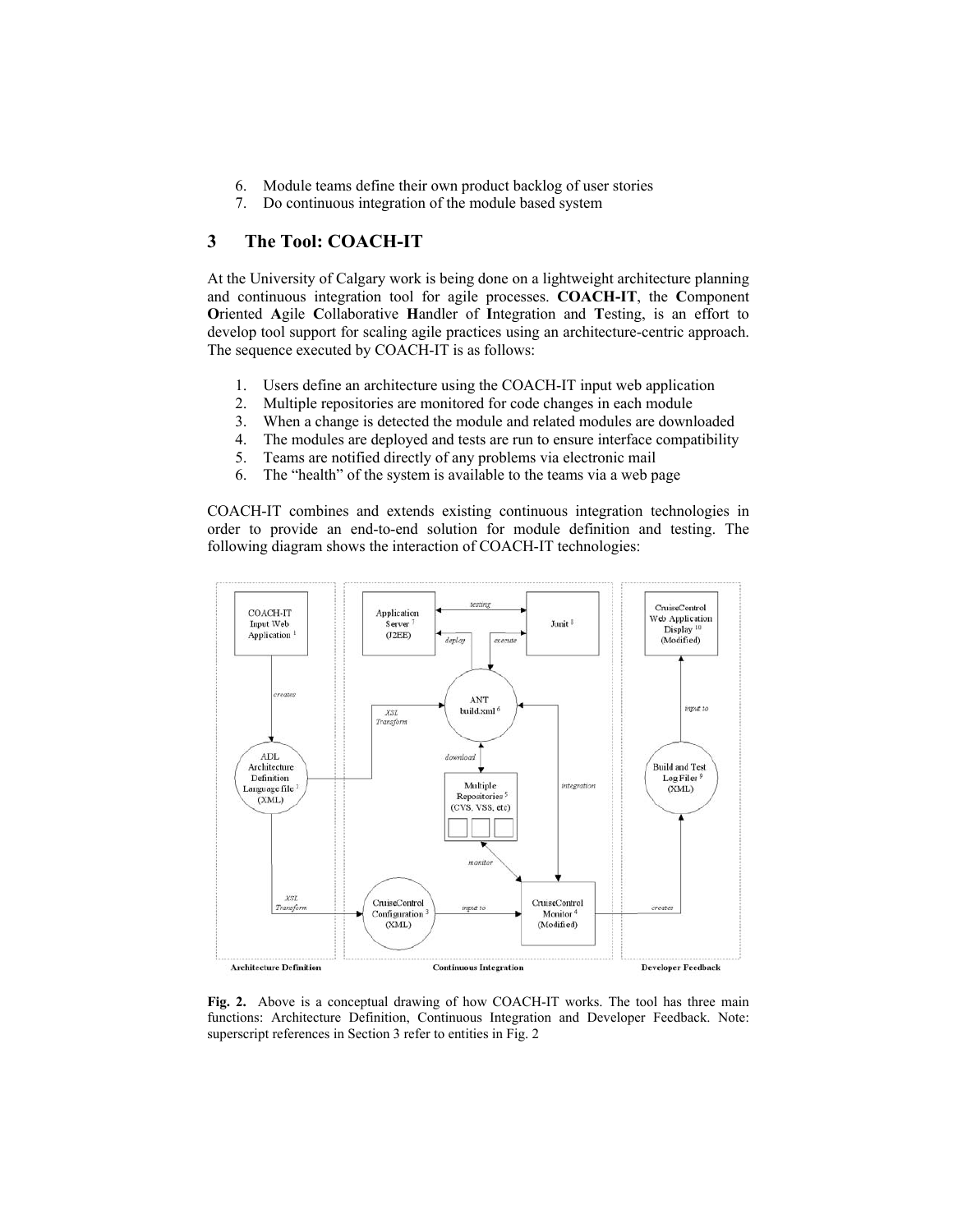The COACH-IT Input Web Application has been designed to assist agile practitioners with managing architecture definitions. In an agile project the focus is on producing value for the customer, and the architecture definition itself is not a deliverable. Using the COACH-IT tool any developer can quickly define a set of modules and assign JUnit tests to the interfaces between those modules, thus minimizing design overhead. A web application<sup>[11](#page-5-0)</sup> provides a simple to use, self-documenting interface with which most developers are already familiar. The same application can also load and edit current or previous architecture definitions; architecture definitions in an agile project are likely to change. Although even the minimum necessary ADL can become complex, a web interface hides this complexity and lets the developer concentrate on delivering something real.

the system. Defined within this file are module names and (optionally) The core of COACH-IT is the Architecture Definition Language file (ADL file)<sup>2</sup>. This file is a minimalist representation of the modules, interfaces and relationships in descriptions/annotations, module repository locations, module file locations, module interfaces, module team contact information (e-mail), module relationships (unidirectional), relationship test associations, test repository locations, test file locations and test contact information (e-mail). Only these few items are required as user input to create a simple architecture for continuous integration. The ADL file is stored as XML, which makes it both extensible and flexible. Moreover, XML is easily formatted for human viewing and is familiar to many developers. Finally, COACH-IT uses XML as its document format so that it can be integrated with existing and future tools that use XML as input and output. The core technologies underlying COACH-IT (ANT and CruiseControl) both rely heavily on XML, and therefore using XSL to generate required files makes sense. A sample COACH-IT ADL and the latest schema are available on the COACH-IT home page, but are not included here.

CruiseControl allows the monitoring of multiple repositories, which are then COACH-IT determines when modules are changed using a modified version of the CruiseControl continuous integration tool<sup>4</sup>. The primary modification made to monitored individually according to custom settings and schedules. Each team is thus able to configure their own repository to suit their unique needs<sup>5</sup>. Input to the CruiseControl monitor is via an XML file generated from the ADL using an XSL script<sup>3</sup>. The CruiseControl configuration file follows the standard CruiseControl format but allows multiple project definitions (one for each module). More information on CruiseControl is available at (http://crusecontrol.sourceforge.net). When COACH-IT detects a changed module it calls an ANT build file to perform the integration and testing<sup>6</sup>. This ANT file is likewise generated via the ADL file using XSL. Each component will have one ANT file th[at will download the module and an](http://crusecontrol.sourceforge.net/)y other dependant modules, deploy them on the application server<sup>7</sup> and run the suite(s) of associated JUnit tests<sup>8</sup>. Because these ANT files are generated using XSL scripts it is simple to add additional ANT tasks if required; for more information about ANT visit the Apache ANT page at (http://ant.apache.org).

 COACH-IT is also able to directly notify teams and individual developers via electronic mail. In the event of a test failure or other change in system health, COACH-IT can be configure[d to notify any and](http://ant.apache.org/) all involved parties, such as the

<span id="page-5-0"></span> $1...10$ References to entities in Figure 2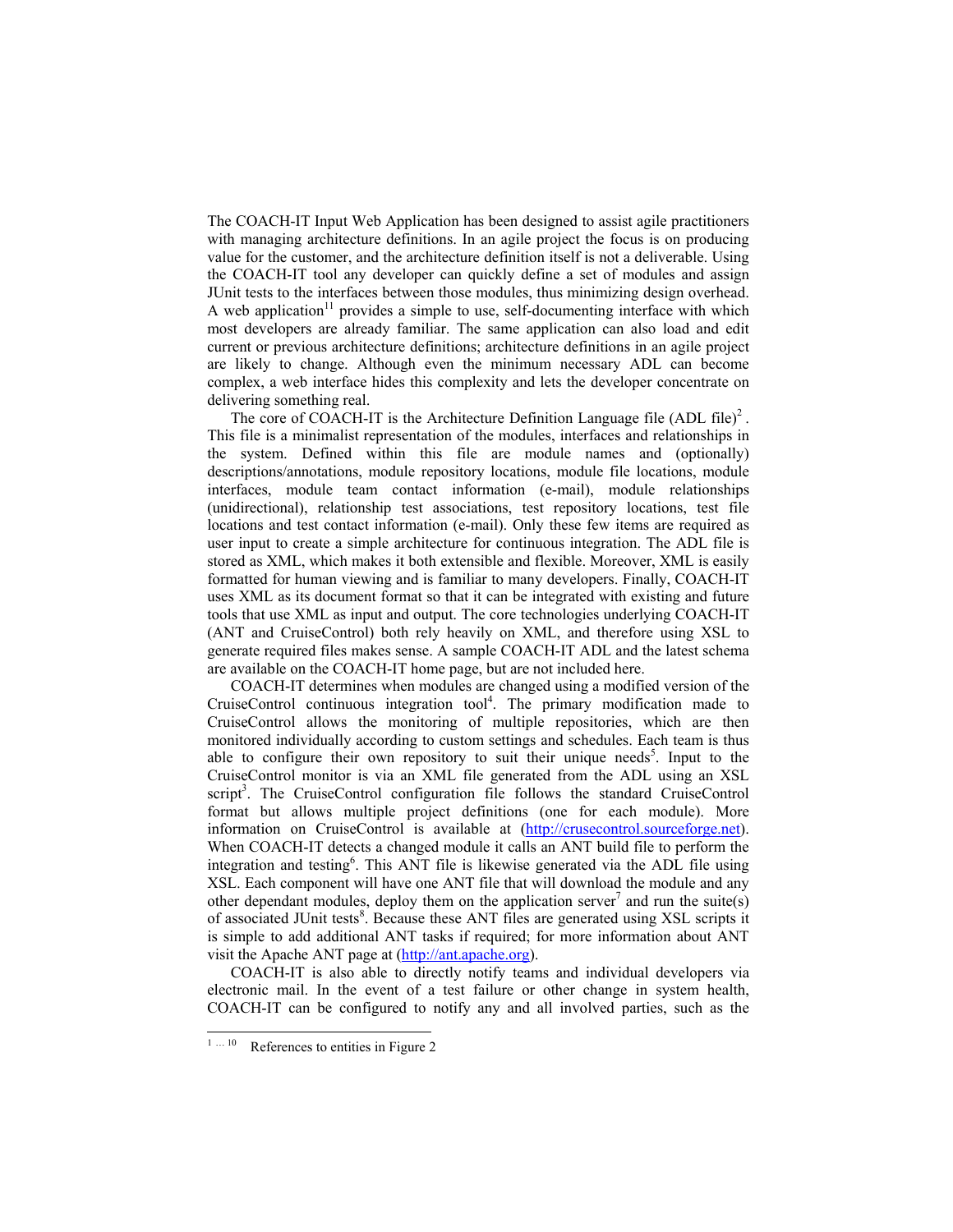authors responsible for the test, the authors of the involved modules, the developers who last committed, the team leaders, or the entire teams of the failed components. This direct notification is a key component to why continuous integration is effective. Alistair Cockburn has defined the concept of "information radiators" as anything that will "increase team communication without unnecessary disruption" (Cockburn, 2003). The goal of COACH-IT is partly to act as such a radiator, providing as much information as possible through everyday channels.



**Fig. 3.** Health of the system can be viewed for components, interfaces and relationships. Initially a brief summary is shown, more detail is available by clicking on the links

Output from the CruiseControl monitor is also in standard CruiseControl XML Output from the CruiseControl monitor is also in standard CruiseControl XML format<sup>9</sup>. In fact, each module creates its own logs compatible with the standard CruiseControl web application. However, COACH-IT also includes a custom web application based partially on CruiseControl that summarizes the results of tests across the entire architecture<sup>10</sup>. Details and contact information are provided for each test in the event of a failure. There is also a history feature that allows the user to browse through past tests and system states interactively.

## **5 State of Implementation**

OACH-IT is being developed using JAVA, XSL and XML technologies, builds on C CruiseControl and Apache ANT, and runs on a free, open-source platform. At the present time COACH-IT is able to monitor multiple J2EE components in multiple repositories, downloading, deploying and testing them as required. Our ADL file definition is stable and can be verified against an XML schema. Furthermore, the COACH-IT web interface allows simple interactive editing and creation of ADL files as well as an overall display of system health. COACH-IT is at the stage where it can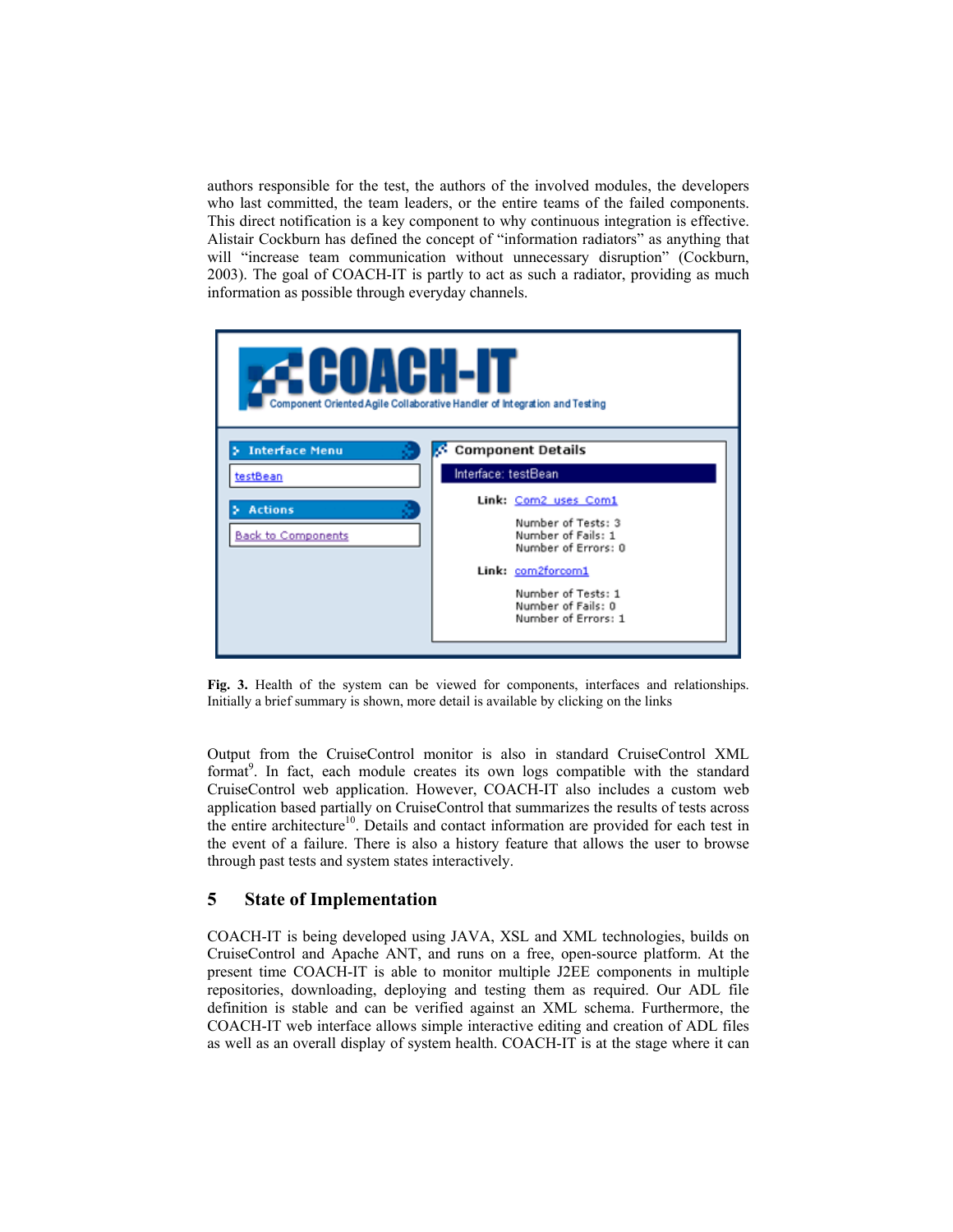be self-hosted. In fact, COACH-IT has been designed in a modular way and is therefore quite suitable for development using the previously discussed approach. If you would like to see a demo of the system, or download it for your own use, please contact the authors.

### **6 Future Work**

Future work on COACH-IT first includes further refinements to the output webapplication with the goal of constantly giving teams as much information as possible about their own component as well as the entire system. The COACH-IT system also needs to be generalized in such a way as to be applicable to non-J2EE projects. Conceptually, COACH-IT can easily be integrated with existing visual modeling (UML) tools through our XML based architecture definition. Conversion allowing users of popular industry modeling tools to directly import their component structures into COACH-IT is on the horizon. We would also like to integrate COACH-IT with MASE, a tool to support agile planning and estimation developed at the University of Calgary. MASE will facilitate developer and team communication in a non-intrusive manner.

productivity and/or satisfaction of teams using COACH-IT under the described A study of projects developed using an architecture-centric agile process with tool support is in the planning stages. This study will be collecting data to evaluate the methodology. In the future COACH-IT should also be compared with other tools used to keep track of the state of a system under development, and possibly incorporate some of the compatible features of these systems.

#### **7 Conclusion and Potential Problems**

The architecture-centric strategy is still open to some criticism. Yes, there will be some overhead in maintaining the architecture definition, even if this overhead is lessened through tool support. However, there is always a minimal amount of documentation necessary to help the developers do their work. To quote to Kent Beck, "Contrary to the claims of some of XP's detractors you do in fact invest time modeling when taking an XP approach, but only when you have no other choice. Sometimes it is significantly more productive for a developer to draw some bubbles and lines … than it is simply start hacking out code" (Beck, 2000). This approach was also designed with an object-oriented refactoring environment in mind, and so may not be applicable to other project types. Moreover, A team management process, like Scrum, is essential when working on a large or distributed agile project. COACH-IT, and the concepts proposed above, are meant to compliment existing agile processes. Lastly, there is an element of trust involved, as in many agile practices. COACH-IT does not restrict individuals from changing the architecture or tests at whim. Although this attitude may work well for some teams, there is no solid data to defend it yet. The concept and tool will undoubtedly be improved with experience, but by combining lightweight planning with an architecture-centric design strategy we hope to get the most benefit without compromising the spirit or practices of agile methods.